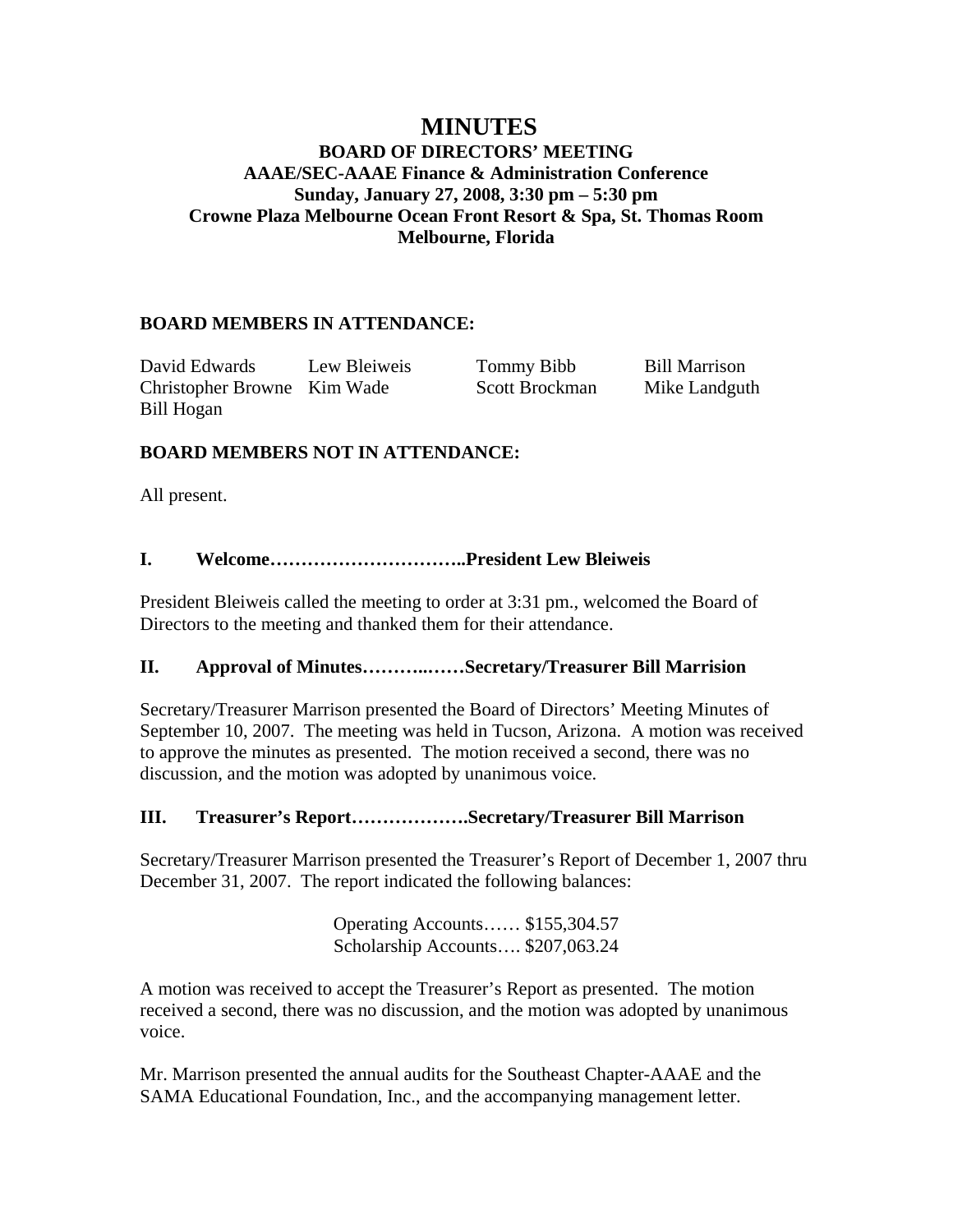Following review by the Board, a motion was received to receive and file the reports. The motion received a second, there was no discussion and the motion was adopted by unanimous voice.

Mr. Marrison presented a draft budget for Fiscal Year 2008-2009. Following review and discussion by the Board, a motion was received to approve the budget as presented. The motion received a second, there was no further discussion, and the motion was adopted by unanimous voice.

Mr. Marrison noted that 2007 tax documents had been forwarded to the Internal Revenue Service.

Mr. Marrison noted that the SAMA Educational Foundation, Inc., Annual Report for the State of Florida had been completed and submitted to the State.

# IV. **COMMITTEE REPORTS**

### **Executive Secretary………………………Bob Brammer**

Mr. Brammer reported that additional collections associated with the Myrtle Beach Conference had resulted in a total income of \$30,411.76 for that event.

#### **2008 Finance & Administration Conference…………………………….….Michael Clow, Co-Chairman Judi Olmstead, Madam Co-Chairman**

Mr. Clow welcomed the Board of Directors to the Crowne Plaza for the Finance and Administration Conference. He reported that approximately 125 individuals were expected to register for the conference. He briefed the Board on the conference highlights and agenda and thanked all involved for their invaluable assistance during the course of the conference planning. Mr. Bleiweis reported that AAAE presented the Chapter with a check for \$13,959.43 representing 75% of the Chapter's expected income from the conference.

#### **2008 Annual Conference………………...Lew Bleiweis**

Mr. Bleiweis provided a report regarding the 2008 annual conference to be held in Louisville, Kentucky. The conference will be held April 13-15, 2008, at the Marriott Downtown Louisville. Mr. Bleiweis provided a general overview of the event planning, exhibitor areas, current registrations and current income.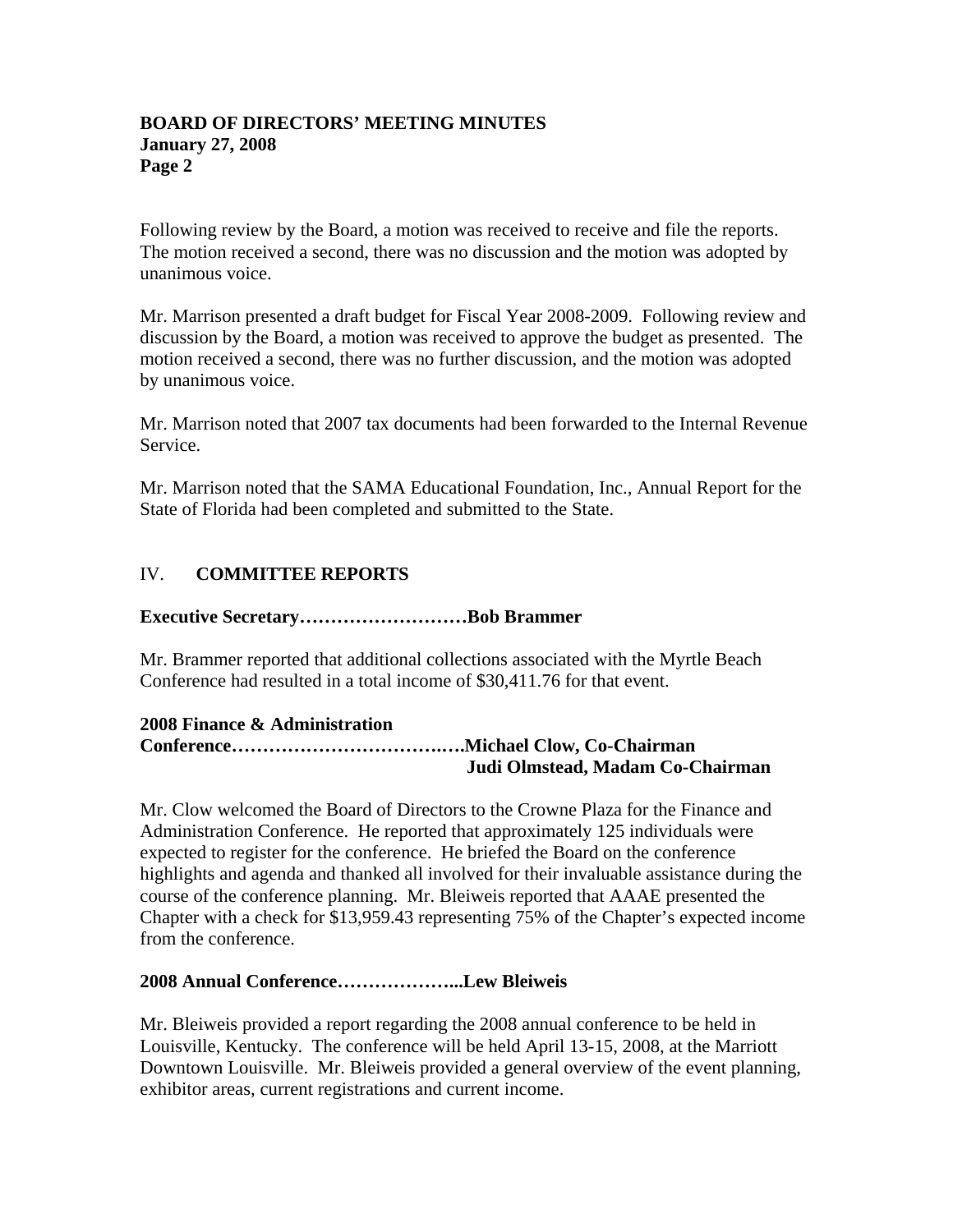#### **2009 Finance and Administration Conference………………………………Tommy Bibb**

Mr. Bibb reported the conference would be held in Orlando Florida and the dates are to be determined, probably the latter part of January or early February.

### **2009 Annual Conference……………….Christopher Browne**

Mr. Browne reported that planning for the 2009 SEC-AAAE Annual Conference to be held in Washington, DC, was underway. The meeting will be held at the Hyatt Regency in Reston, Virginia. The dates are May 3-5, 2009, and rooms are approximately \$260 per night for single/double occupancy.

#### **2010 Finance and Administration Conference………………………………Bill Marrison**

Mr. Marrison had nothing to report at this time. He will begin working with AAAE for a venue following this Finance and Administration Conference.

## **2010 Annual Conference……………….Scott Brockman**

Mr. Brockman reported that the conference was scheduled for April 17-21, 2010. A contract has been penned with the Marriott Hotel in Memphis, Tennessee, and has been executed. Room rates are expected to be approximately \$165 for single/double occupancy. Space is available for 40 to 65 exhibitors. Sessions will be separated by curtains to eliminate disruptions. The venue is close to Beale Street and other entertainment areas.

#### **Professional Education Committee……Scott Brockman, Chairman**

Mr. Brockman reported that eight candidates were seated for oral exams at this event and seven passed. Mr. Brockman provided the Board Members with an overview of the AAE process and he noted that activity within the accreditation process has increased substantially, including 20 that were accredited in the Southeast last year. He also provided the Board with a summary of current AAE's in the Southeast and current candidates nationwide. Mr. Brockman noted that he was continuing to work with AAAE to invigorate the existing pool of candidates nationwide.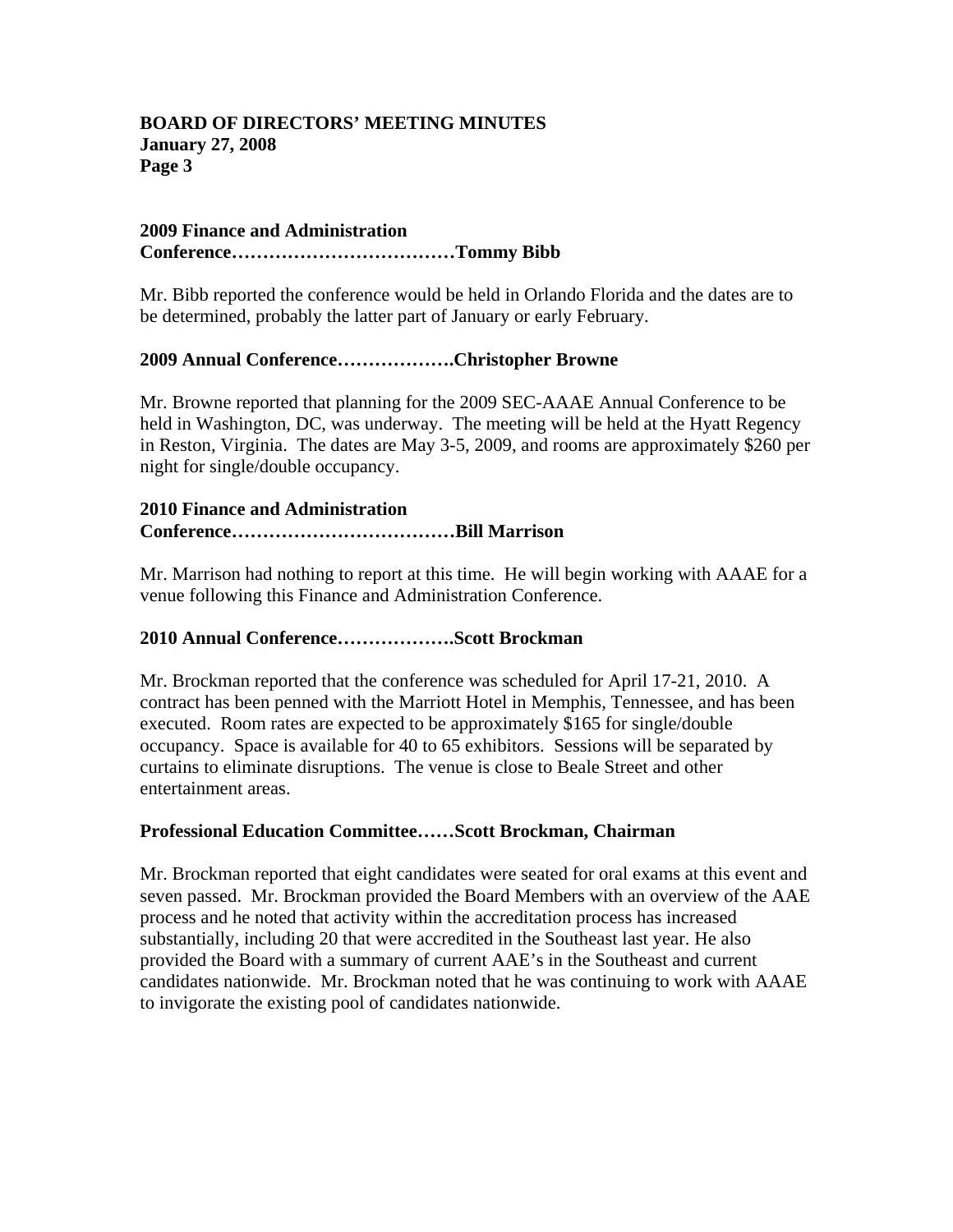### **Scholarship Committee…………………Jeff Gray, Chairman**

Mr. Gray noted that COTE' forwarded scholarship program correspondence to partner universities in early January. The application deadline is currently set for February 29, 2008, with student award notifications set for April 1, 2008 and a student acceptance deadline of April 15, 2008.

Mr. Gray explained that the program provided four named scholarships, two to Auburn University, one to Louisiana Tech and one to Eastern Kentucky University. In the event these awards are not presented for any reason, "wildcard" scholarships can be awarded to eligible students from other designated partner institutions in the region.

Mr. Gray noted he recently learned that Georgia State University discontinued its aviation program in the fall of 2007. He likewise learned that Middle Georgia College has instituted an aviation program and the Dean of Aviation at that school has expressed interest in partnering with the SAMA Educational Foundation, Inc., in regard to the scholarship program. Mr. Gray recommended that a motion be entertained to remove Georgia State University from the scholarship program and designate Middle Georgia College as the representative school for the State of Georgia during the 2008 program year. A motion was received to approve Mr. Gray's recommendation, the motion received a second, there was no further discussion and the motion was adopted by unanimous voice.

Mr. Gray presented a well-documented position paper on the AAAE Academic Relations Committee Student Relations Initiative. Mr. Bleiweis noted that additional information would be required prior to any commitment. He asked that the subject be tabled until sometime after his March 2008 meeting with AAAE. His request was granted by a consensus of the Board of Directors.

#### **Embry-Riddle Aeronautical University Internship Committee…………………...Kevin Miller, Chairman Kim Wade, Chapter Liaison**

Mr. Miller was not in attendance. Ms. Wade reported that she and Mr. Miller had communicated and the committee is creating a survey to be mailed to airports and corporate members next week regarding available internships. A website is promoting the availability of internships is also under construction.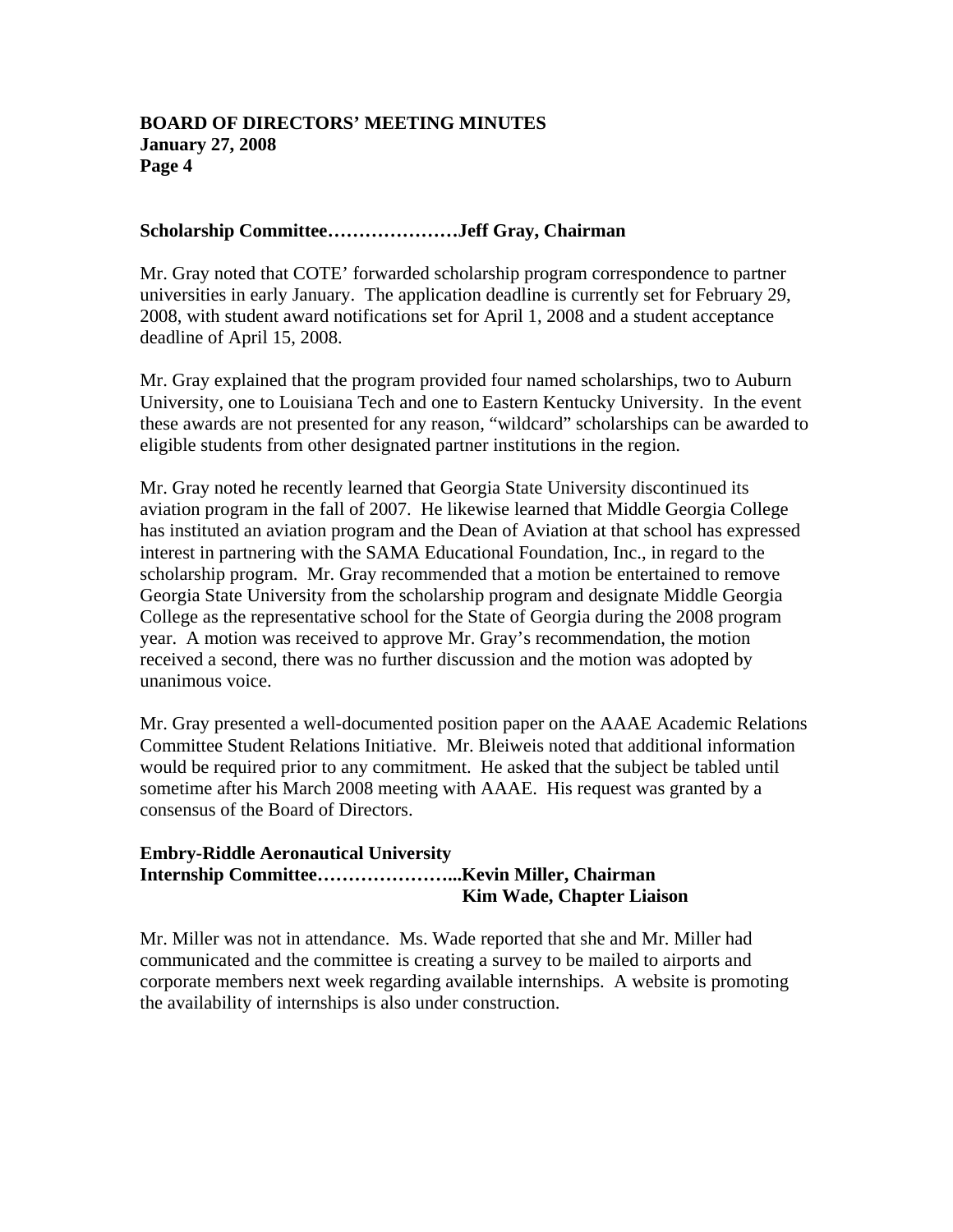### **Corporate Liaison Committee………….Claudia Holliway, Madam Chairman Heather Chaney, Madam Co-Chairman**

Ms. Holliway reported that she was communicating with the corporate membership regarding the corporate awards. President Bleiweis reported that Ms. Heather Chaney, Madam Co-Chairman of this committee, has moved from Campbell & Paris to Pond and Company. President Bleiweis noted that Campbell & Paris has committed to continuing the sponsorships of the golf tournaments at Chapter conferences.

### **General Aviation Committee…………...Colette Edmisten, Madam Chairman**

Ms. Edmisten reported that she will be contacting other GA airport managers to assist her in forming a strong General Aviation Committee. She is developing a creative revenue survey to be mailed to GA airports in the Southeast and will report on that survey when completed. Ms. Edmisten is also a moderator for a GA session at this conference.

#### **Membership Committee………………...Sean Tracey, Chairman**

Mr. Tracey reported that he had mailed approximately 1,000 applications for membership and had thus far received 23 in return. He noted that his efforts to date have been focused on general aviation airports and he indicated that he would like to continue his work and redirect his efforts toward commercial airports. Following little discussion, he was encouraged to proceed. Following further discussion, Mr. Brammer was instructed to create a brochure that will assist with membership interests and the general aviation efforts.

## **Transportation Security Services (TSS) Committee…………………………….....Christopher Browne, Chairman**

Mr. Browne noted that Lori Beckman was leaving the industry for private enterprise and her input on the committee has been invaluable. He added that the key issue under discussion by the committee at the present time was employee screening and piloting standards for biometrics.

#### **Nominations Committee………………..David Edwards, Chairman**

Immediate Past President David Edwards noted that his committee was made up of Ms. Diana Lewis, AAE, from the St. Lucie County International Airport and Mr. Robert Bowen, AAE, from the Norfolk International Airport. He noted that the executive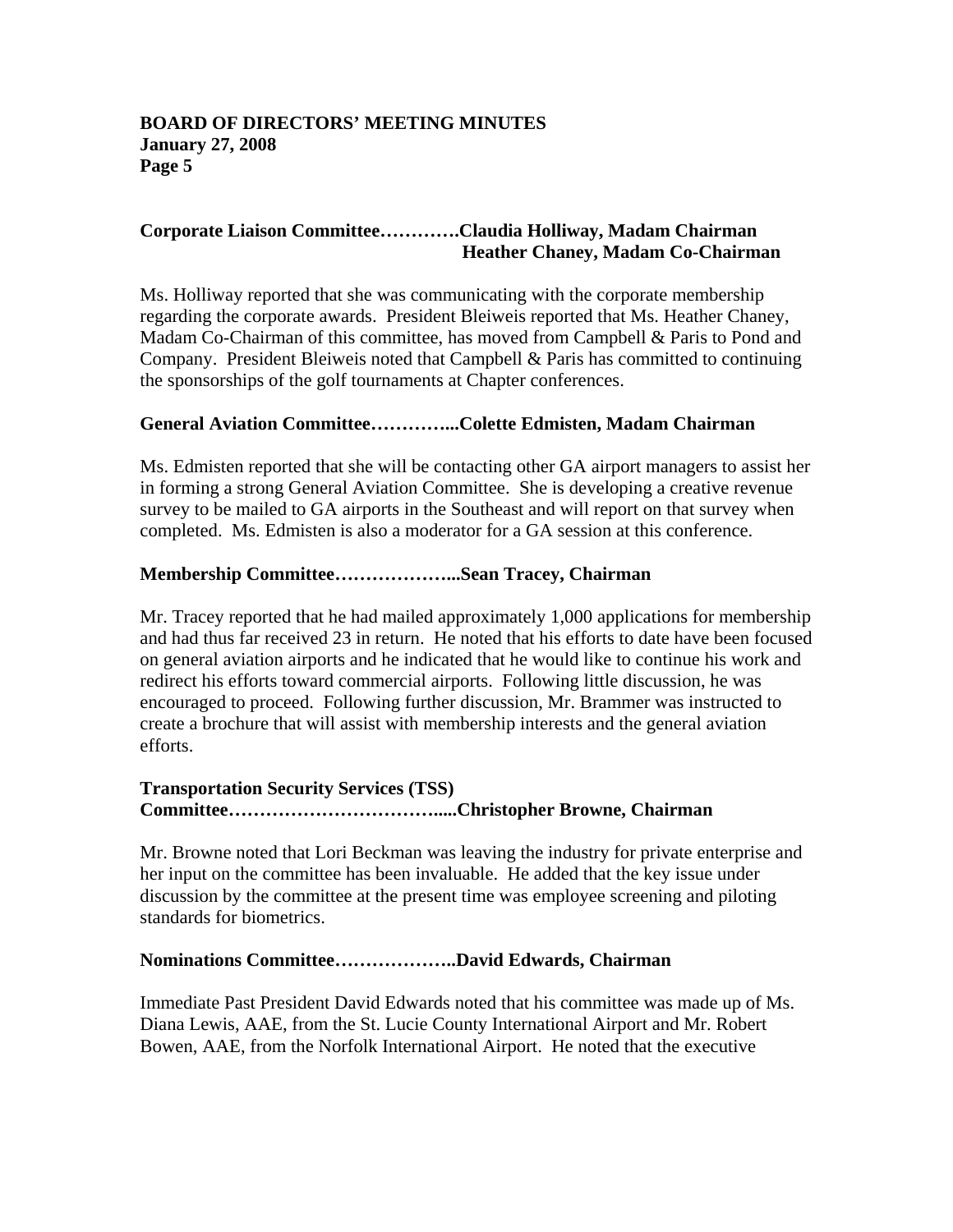secretary had forwarded correspondence to the membership encouraging members to submit letters of interest in serving on the Board and accompanying letters of support from superiors or governing boards for the time and travel commitments associated with service on the Board of Directors.

Mr. Edwards also addressed the rotation of SEC-AAAE members serving on the Board of Directors for AAAE. He noted that he will not be moving into the AAAE chairs and a nominee would need to be secured for that two-year term.

# **V. OLD BUSINESS**

President Bleiweis provided an overview of work accomplished by Mike Landguth, Chuck Henderson and Claudia Holliway to create a consolidated corporate sponsorship fee schedule for the Finance & Administration Conference and the SEC-AAAE Annual Conference. The goal of the fee schedule is to provide corporate financial support for both conferences without having to make numerous contacts with the corporate membership throughout the fiscal year.

President Bleiweis noted that the committee had made substantial headway and that the program will be refined for consideration by the Board of Directors at an upcoming meeting.

President Bleiweis informed the Board that AAAE was now assisting with travel funding for the Chapter presidents in the amount of \$4000 annually.

President Bleiweis noted that he had received the contract for the 2008 Finance  $\&$ Administration Conference two weeks ago. He has informed AAAE that the Chapter will expect AAAE to provide the contract in a more timely fashion in the future.

## **VI. NEW BUSINESS**

Mr. Edwards noted that Mr. Larry Cox would be the Chapter's representative on the AAAE National Nominating Committee.

Mr. Edwards asked that Mr. Bleiweis respond to AAAE PRC Membership and the opportunities afforded AAAE staff members regarding the accreditation program as future agenda items.

# **VII. ANNOUNCEMENTS**

There were no announcements.